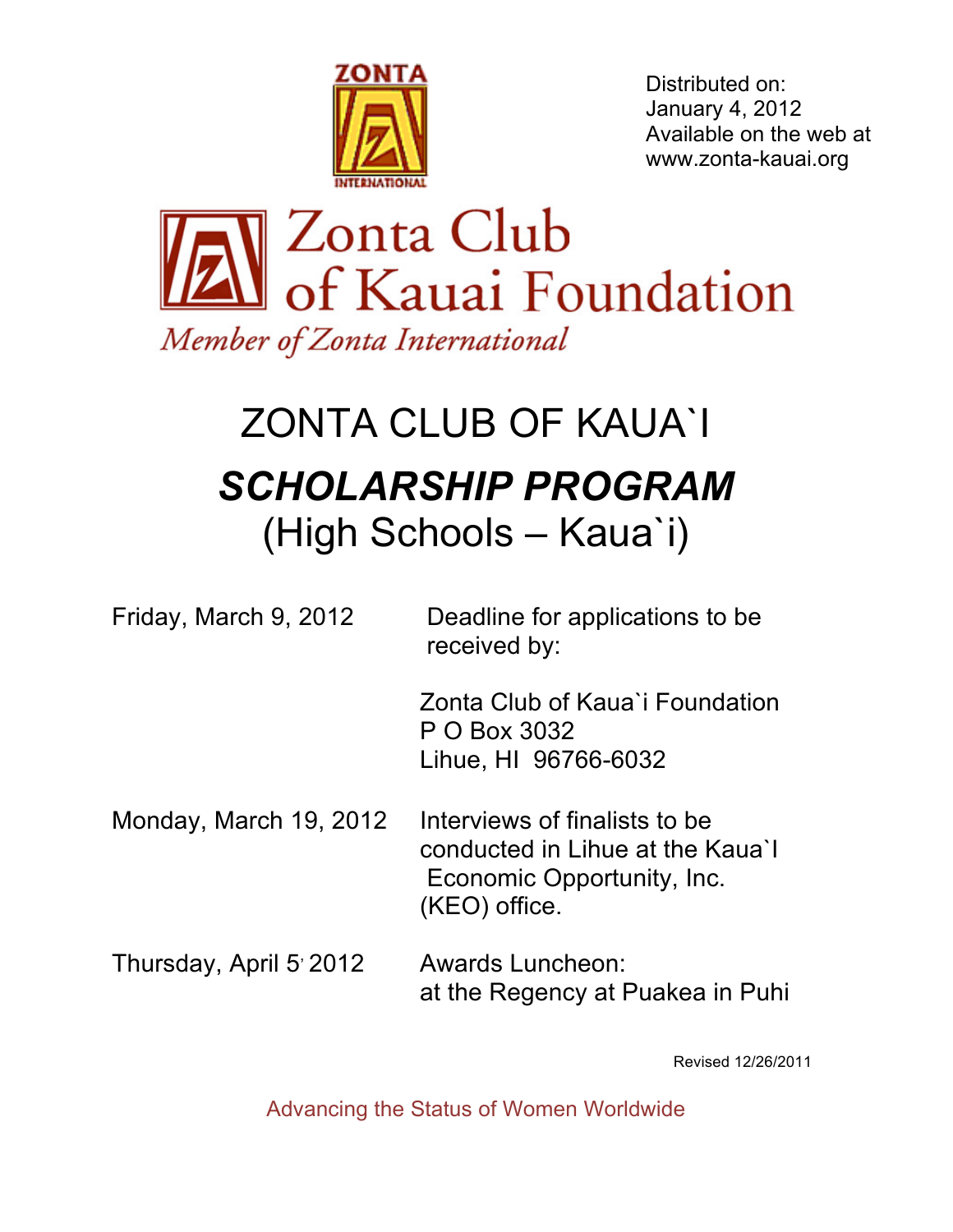The Zonta Club of Kauai & its Foundation, are an international service organization made up of executives in business and professions, and they are providing \$1,000.00 scholarships for young women graduates of high schools on Kaua`i, towards their future education.

The following information is required and needs to be **received** by Friday, March 9, 2012.

### **PLEASE FILL OUT THIS APPLICATION AND SUBMIT IT, ALONG WITH A COPY OF YOUR OFFICIAL HIGH SCHOOL TRANSCRIPT (GRADES 9 – 12).**

| NAME:                                           |                                    |               |
|-------------------------------------------------|------------------------------------|---------------|
| <b>LAST</b>                                     | <b>FIRST</b>                       | <b>Middle</b> |
|                                                 |                                    |               |
|                                                 | ZIP CODE: And All Alberta May 2012 |               |
|                                                 |                                    |               |
| Student's Phone Number: Student's Phone Number: |                                    |               |

Cumulative Grade Point Average carried to three placed:

 $\frac{1}{2}$  ,  $\frac{1}{2}$  ,  $\frac{1}{2}$  ,  $\frac{1}{2}$  ,  $\frac{1}{2}$  ,  $\frac{1}{2}$  ,  $\frac{1}{2}$  ,  $\frac{1}{2}$  ,  $\frac{1}{2}$  ,  $\frac{1}{2}$ 

## **Class Rank**

\_\_\_\_\_\_\_ Out of \_\_\_\_\_\_

SAT Verbal \_\_\_\_\_\_\_\_\_\_\_\_\_

SAT Math

High School Attending: \_\_\_\_\_\_\_\_\_\_\_\_\_\_\_\_\_\_\_\_\_\_\_\_\_\_\_\_\_\_\_\_\_\_\_\_\_\_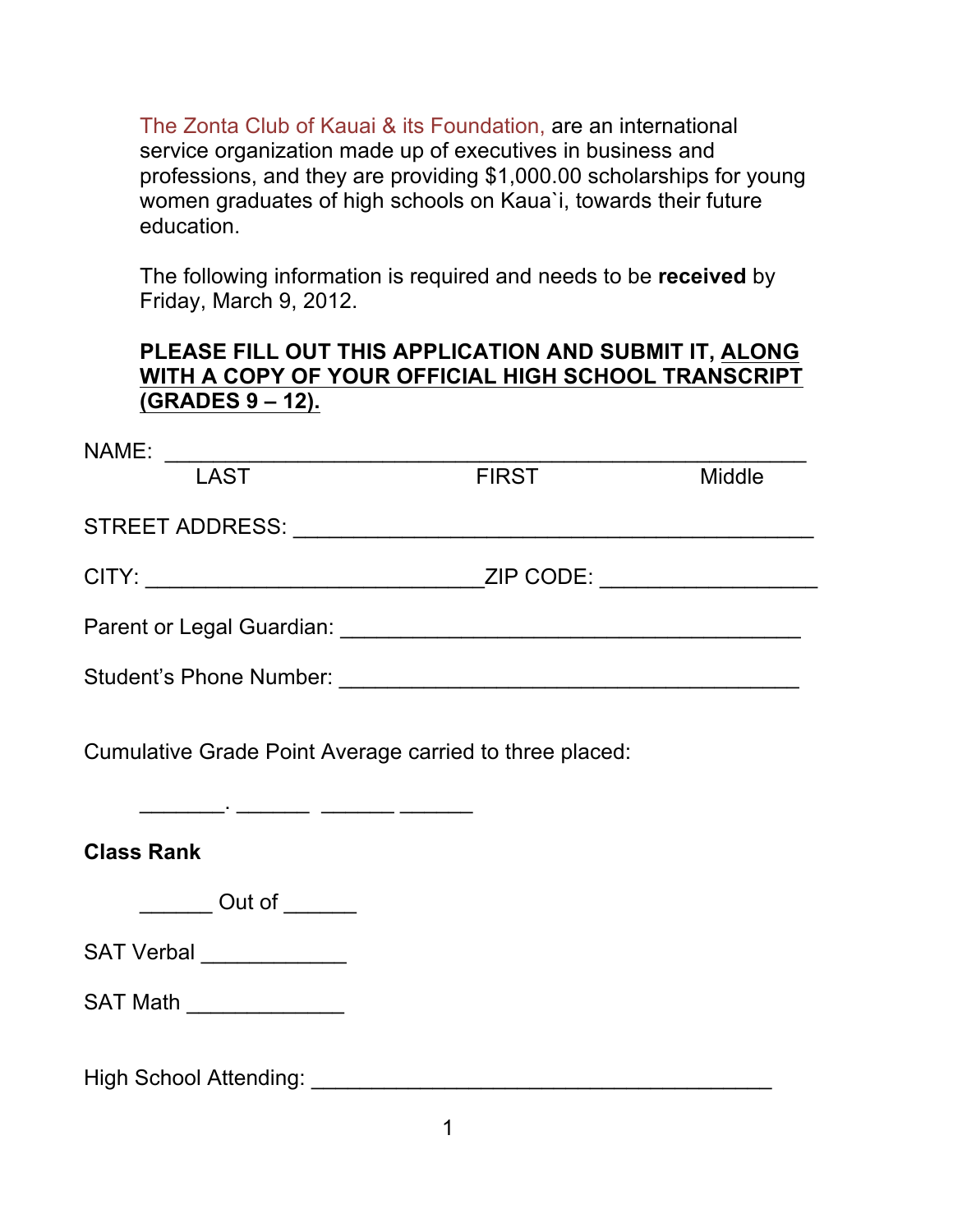# *SCHOLARSHIP APPLICATION*

## **SCHOLASTIC HONORS & AWARDS (GRADE 9 THRU 12)**

**EXTRA-CURRICULAR ACTIVITIES:** List activities and duration by years and grades and include leadership positions and roles (e.g. National Honor Society, 20010, grade 11, Vice President and 2011, grade 12).

School activities:

Community activities:

Employment:

Other: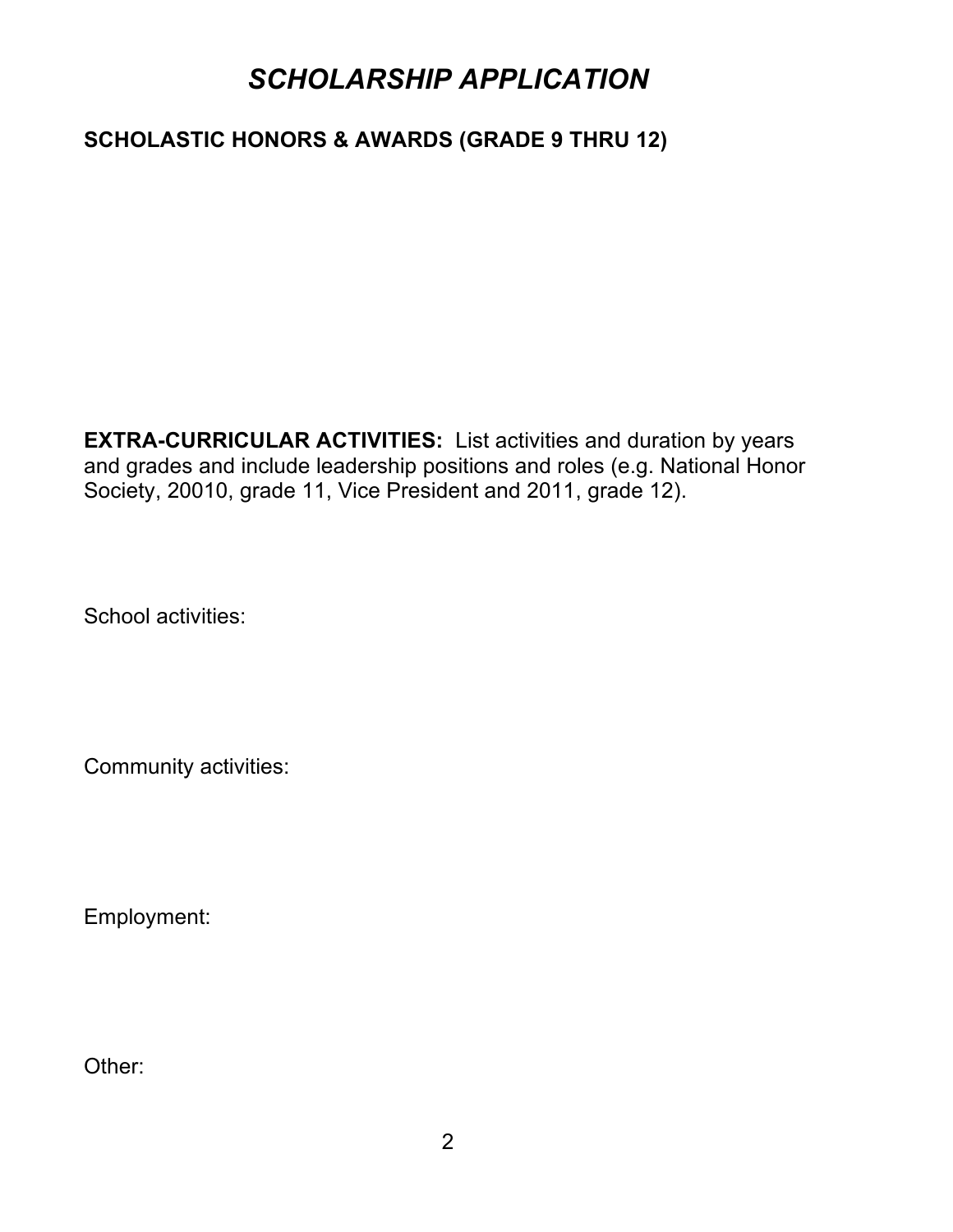**NARRATIVE:** Reason for application and future plans (not to exceed one (1) single spaced typewritten page).